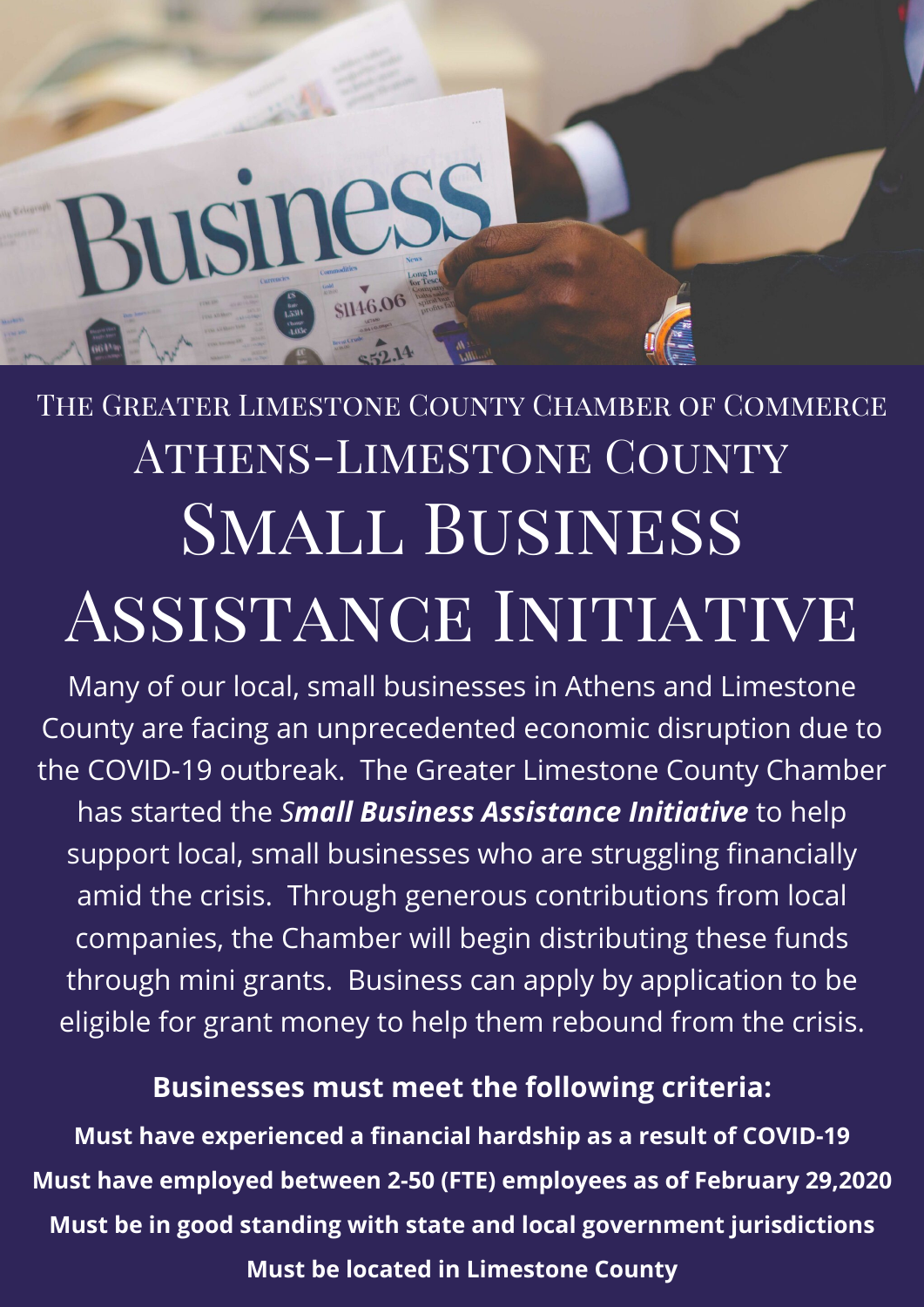

# **Greater Limestone County Chamber of Commerce Athens-Limestone County Small Business Assistance Initiative APPLICATION**

Businesses must meet the following criteria:

Must have experienced a financial hardship as a result of COVID-19 Must have employed between 2 - 50 (FTE) employees as of February 29, 2020 Must be in good standing with state and local government jurisdictions Must be located in Limestone County

If your business meets this criteria, please complete the following application:

Organization Legal Name: <u>\_\_\_</u>

| Trade Name (if different from legal name): |  |  |  |
|--------------------------------------------|--|--|--|
|--------------------------------------------|--|--|--|

Name, Position, Phone & Email for contact with info necessary to process the application:

\_\_\_\_\_\_\_\_\_\_\_\_\_\_\_\_\_\_\_\_\_\_\_\_\_\_\_\_\_\_\_\_\_\_\_\_\_\_\_\_\_\_\_\_\_\_\_\_\_\_\_\_\_\_\_\_\_\_\_\_\_\_\_\_\_\_\_\_\_\_\_\_\_\_\_\_\_\_\_\_\_\_\_\_\_

\_\_\_\_\_\_\_\_\_\_\_\_\_\_\_\_\_\_\_\_\_\_\_\_\_\_\_\_\_\_\_\_\_\_\_\_\_\_\_\_\_\_\_\_\_\_\_\_\_\_\_\_\_\_\_\_\_\_\_\_\_\_\_\_\_\_\_\_\_\_\_\_\_\_\_\_\_\_\_\_\_\_\_\_\_\_\_\_\_\_\_

Organization type:

Corporation Limited Liability Entity Limited Partnership Partnership Trust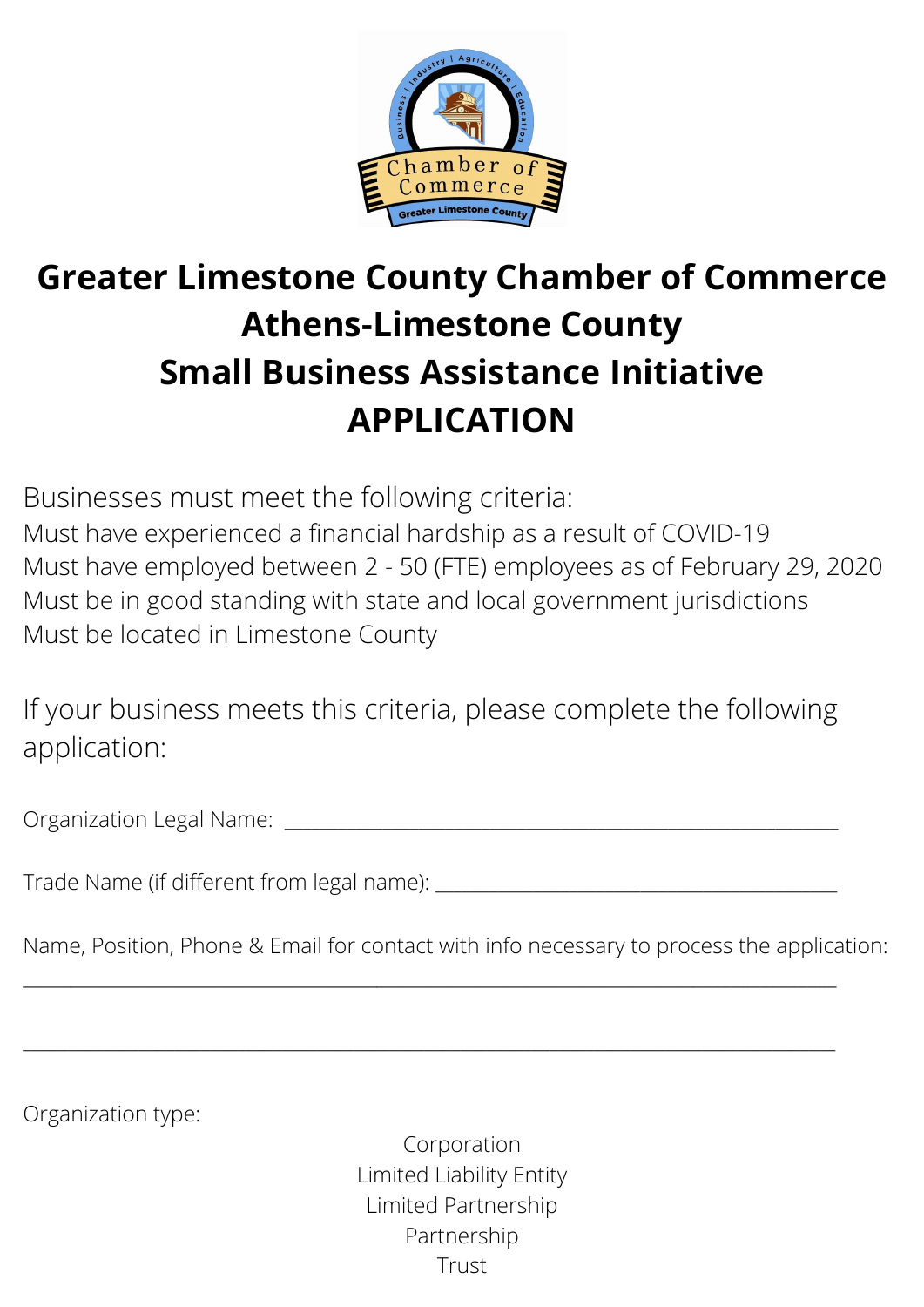| Date of Organization Formation (date of legal formation): ______________________                                             |       |        |
|------------------------------------------------------------------------------------------------------------------------------|-------|--------|
| Date Business Established (if date different from organization formation):                                                   |       |        |
|                                                                                                                              |       |        |
|                                                                                                                              |       |        |
| Current Management Since (date current applicant purchased business if different from<br>above):                             |       |        |
| <u> 1989 - Johann Stoff, die besteht aus der Stoffen und der Stoffen und der Stoffen und der Stoffen und der Stoffen und</u> |       |        |
|                                                                                                                              |       |        |
|                                                                                                                              |       |        |
|                                                                                                                              |       |        |
|                                                                                                                              |       |        |
| Business Real Property is:                                                                                                   | Owned | Leased |
| If property is leased, provide the name and phone number and email of the lessor:                                            |       |        |

Has the organization, business, or any listed owner requested a deferment of any lease payments on real estate and/or personal property? If yes, was deferment granted? Provide details including the length of deferment.

\_\_\_\_\_\_\_\_\_\_\_\_\_\_\_\_\_\_\_\_\_\_\_\_\_\_\_\_\_\_\_\_\_\_\_\_\_\_\_\_\_\_\_\_\_\_\_\_\_\_\_\_\_\_\_\_\_\_\_\_\_\_\_\_\_\_\_\_\_\_\_\_\_\_\_\_\_\_\_\_\_\_\_\_\_\_\_\_\_\_\_

 $\_$  ,  $\_$  ,  $\_$  ,  $\_$  ,  $\_$  ,  $\_$  ,  $\_$  ,  $\_$  ,  $\_$  ,  $\_$  ,  $\_$  ,  $\_$  ,  $\_$  ,  $\_$  ,  $\_$  ,  $\_$  ,  $\_$  ,  $\_$  ,  $\_$  ,  $\_$  ,  $\_$  ,  $\_$  ,  $\_$  ,  $\_$  ,  $\_$  ,  $\_$  ,  $\_$  ,  $\_$  ,  $\_$  ,  $\_$  ,  $\_$  ,  $\_$  ,  $\_$  ,  $\_$  ,  $\_$  ,  $\_$  ,  $\_$  ,

\_\_\_\_\_\_\_\_\_\_\_\_\_\_\_\_\_\_\_\_\_\_\_\_\_\_\_\_\_\_\_\_\_\_\_\_\_\_\_\_\_\_\_\_\_\_\_\_\_\_\_\_\_\_\_\_\_\_\_\_\_\_\_\_\_\_\_\_\_\_\_\_\_\_\_\_\_\_\_\_\_\_\_\_\_\_\_\_\_\_\_

Business activities/type of business: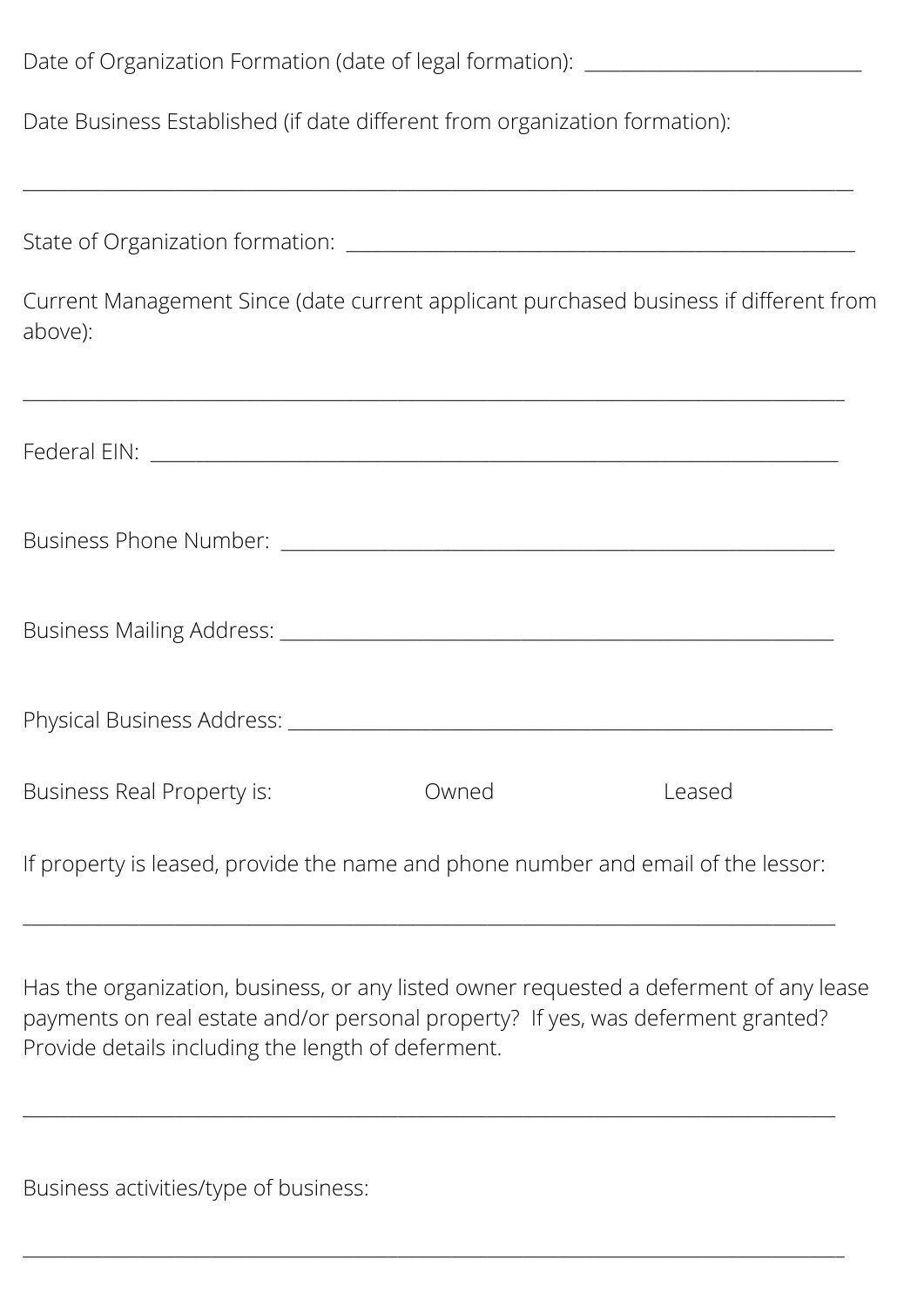Excluding organization owners, list the total number of employees (as of February 29, 2020): List the total number of full-time, total number of part-time and average weekly hours for part-time employees:

\_\_\_\_\_\_\_\_\_\_\_\_\_\_\_\_\_\_\_\_\_\_\_\_\_\_\_\_\_\_\_\_\_\_\_\_\_\_\_\_\_\_\_\_\_\_\_\_\_\_\_\_\_\_\_\_\_\_\_\_\_\_\_\_\_\_\_\_\_\_\_\_\_\_\_\_\_\_\_\_\_\_\_\_\_\_\_\_\_\_\_\_\_

\_\_\_\_\_\_\_\_\_\_\_\_\_\_\_\_\_\_\_\_\_\_\_\_\_\_\_\_\_\_\_\_\_\_\_\_\_\_\_\_\_\_\_\_\_\_\_\_\_\_\_\_\_\_\_\_\_\_\_\_\_\_\_\_\_\_\_\_\_\_\_\_\_\_\_\_\_\_\_\_\_\_\_\_\_\_\_\_\_\_\_\_\_

How has COVID-19 impacted your business? Please provide details of how the virus has impacted your business. Items you might want to include are business closures, lost revenue, laying off employees,etc. Be as specific as possible.

 $\_$  ,  $\_$  ,  $\_$  ,  $\_$  ,  $\_$  ,  $\_$  ,  $\_$  ,  $\_$  ,  $\_$  ,  $\_$  ,  $\_$  ,  $\_$  ,  $\_$  ,  $\_$  ,  $\_$  ,  $\_$  ,  $\_$  ,  $\_$  ,  $\_$  ,  $\_$  ,  $\_$  ,  $\_$  ,  $\_$  ,  $\_$  ,  $\_$  ,  $\_$  ,  $\_$  ,  $\_$  ,  $\_$  ,  $\_$  ,  $\_$  ,  $\_$  ,  $\_$  ,  $\_$  ,  $\_$  ,  $\_$  ,  $\_$  ,

 $\_$  ,  $\_$  ,  $\_$  ,  $\_$  ,  $\_$  ,  $\_$  ,  $\_$  ,  $\_$  ,  $\_$  ,  $\_$  ,  $\_$  ,  $\_$  ,  $\_$  ,  $\_$  ,  $\_$  ,  $\_$  ,  $\_$  ,  $\_$  ,  $\_$  ,  $\_$  ,  $\_$  ,  $\_$  ,  $\_$  ,  $\_$  ,  $\_$  ,  $\_$  ,  $\_$  ,  $\_$  ,  $\_$  ,  $\_$  ,  $\_$  ,  $\_$  ,  $\_$  ,  $\_$  ,  $\_$  ,  $\_$  ,  $\_$  ,

 $\_$  , and the contribution of the contribution of the contribution of the contribution of  $\mathcal{L}_1$ 

 $\_$  , and the set of the set of the set of the set of the set of the set of the set of the set of the set of the set of the set of the set of the set of the set of the set of the set of the set of the set of the set of th

\_\_\_\_\_\_\_\_\_\_\_\_\_\_\_\_\_\_\_\_\_\_\_\_\_\_\_\_\_\_\_\_\_\_\_\_\_\_\_\_\_\_\_\_\_\_\_\_\_\_\_\_\_\_\_\_\_\_\_\_\_\_\_\_\_\_\_\_\_\_\_\_\_\_\_\_\_\_\_\_\_\_\_\_\_\_\_\_\_\_\_

 $\_$  , and the set of the set of the set of the set of the set of the set of the set of the set of the set of the set of the set of the set of the set of the set of the set of the set of the set of the set of the set of th

Detail the specific losses your business has incurred due to COVID-19.

Name of primary bank, credit union or financial institution. Your primary point of contact (include phone and email)

 $\_$  , and the set of the set of the set of the set of the set of the set of the set of the set of the set of the set of the set of the set of the set of the set of the set of the set of the set of the set of the set of th

 $\_$  . The contribution of the contribution of the contribution of the contribution of  $\mathcal{L}_1$ 

 $\_$  , and the contribution of the contribution of the contribution of the contribution of  $\mathcal{L}_\text{max}$ 

Has the organization, business, or any listed owner requested a deferment of any loan or mortgage payment? If yes, was deferment granted? Provide details including the length of deferment.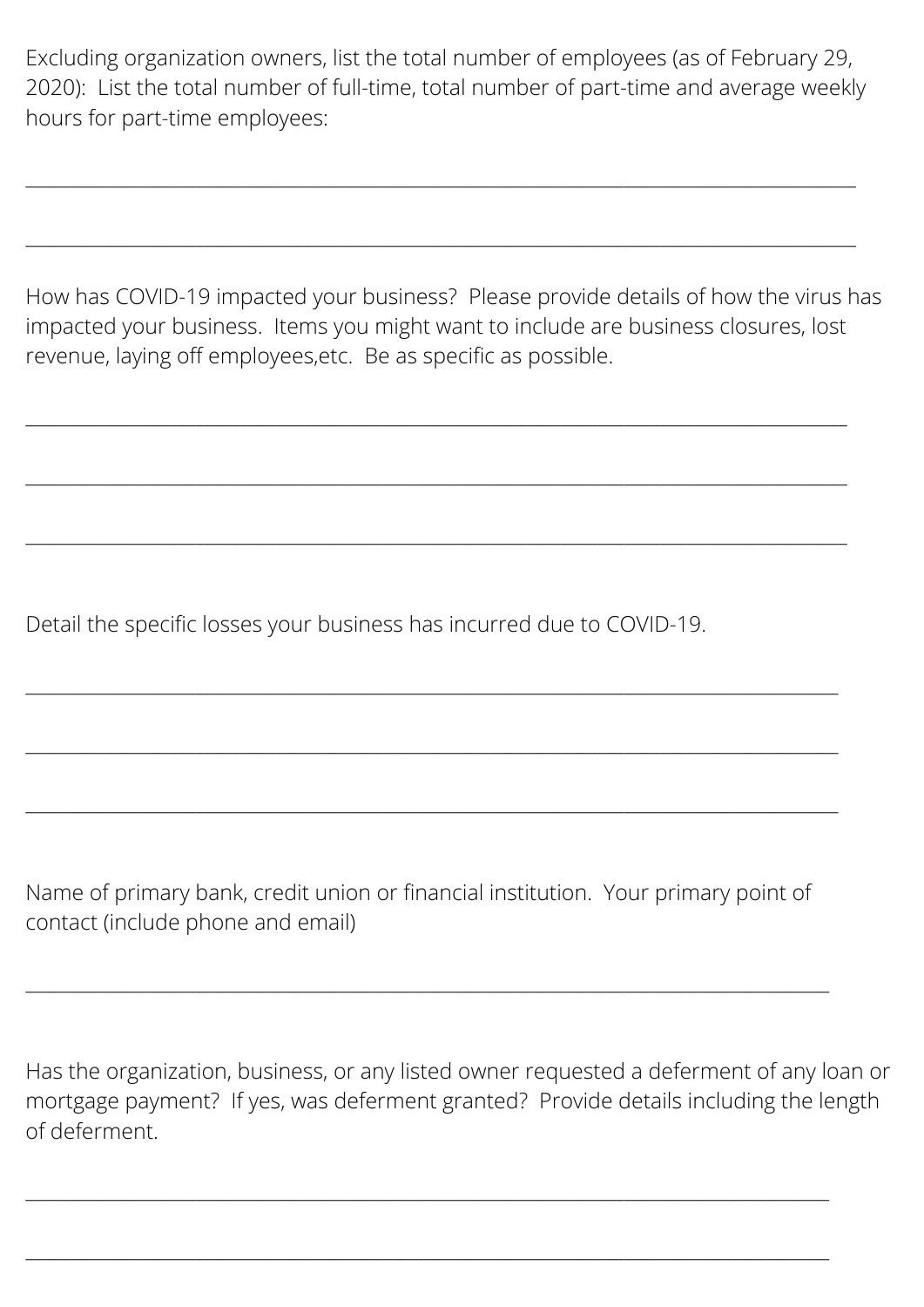## Organization owners, list the following for each specified below:

\*Owner is defined as 1. Proprietor 2. Limited partnership who owns 20% or more interest and each general partner 3. Stockholder or entity owning 20% or more non-voting or voting stock 4. Limited liability company member owning 20%or more non-voting or voting membership

| Legal name experience and the set of the set of the set of the set of the set of the set of the set of the set of the set of the set of the set of the set of the set of the set of the set of the set of the set of the set o |
|--------------------------------------------------------------------------------------------------------------------------------------------------------------------------------------------------------------------------------|
|                                                                                                                                                                                                                                |
|                                                                                                                                                                                                                                |
|                                                                                                                                                                                                                                |
|                                                                                                                                                                                                                                |
|                                                                                                                                                                                                                                |
|                                                                                                                                                                                                                                |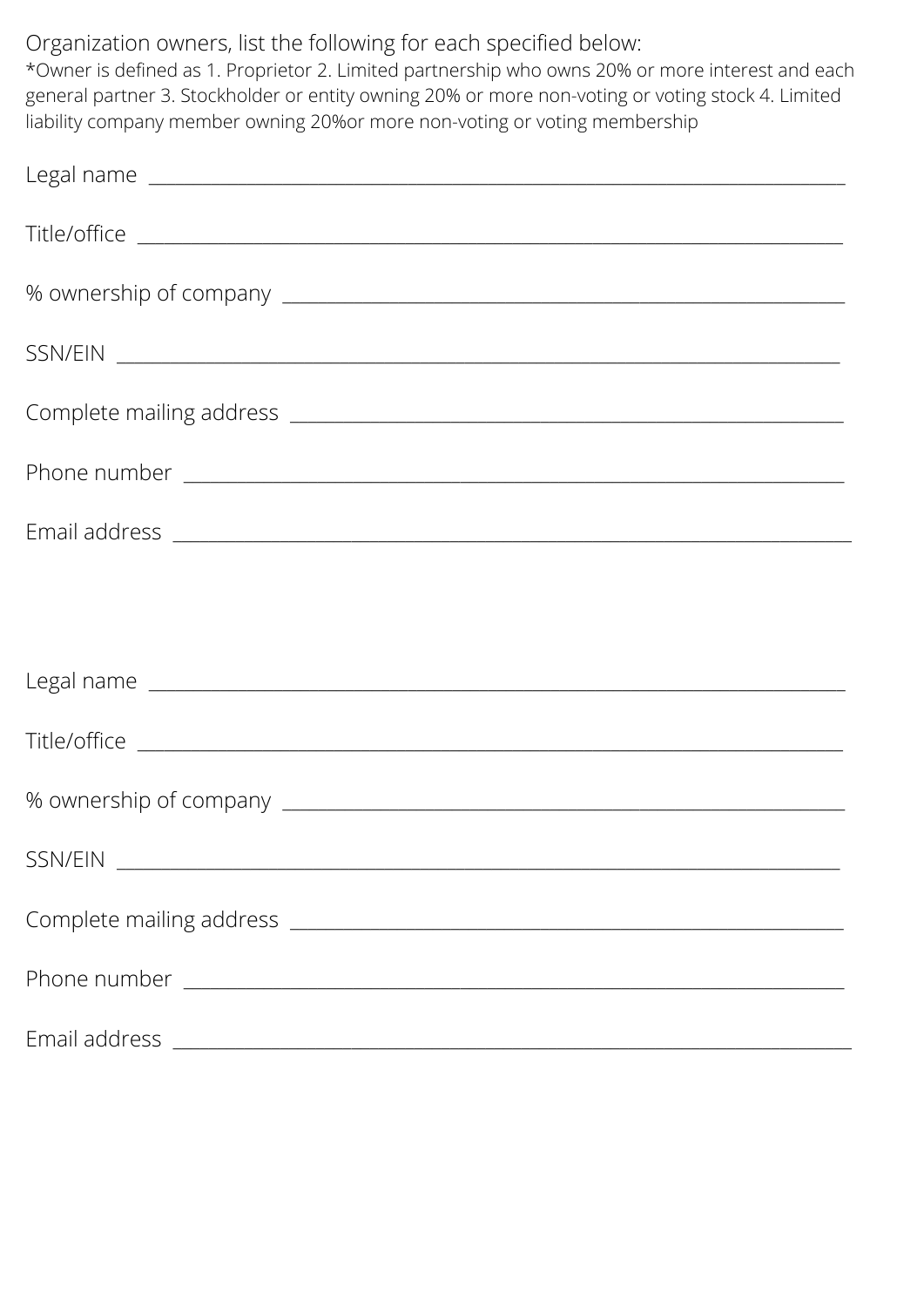Does the organization, business, or a listed owner have any outstanding judgements, tax liens, pending or threatened bankruptcy proceedings, pending or threatened lawsuits against them, or criminal proceedings? If "yes" please explain.

 $\_$  ,  $\_$  ,  $\_$  ,  $\_$  ,  $\_$  ,  $\_$  ,  $\_$  ,  $\_$  ,  $\_$  ,  $\_$  ,  $\_$  ,  $\_$  ,  $\_$  ,  $\_$  ,  $\_$  ,  $\_$  ,  $\_$  ,  $\_$  ,  $\_$  ,  $\_$  ,  $\_$  ,  $\_$  ,  $\_$  ,  $\_$  ,  $\_$  ,  $\_$  ,  $\_$  ,  $\_$  ,  $\_$  ,  $\_$  ,  $\_$  ,  $\_$  ,  $\_$  ,  $\_$  ,  $\_$  ,  $\_$  ,  $\_$  ,

 $\_$  , and the set of the set of the set of the set of the set of the set of the set of the set of the set of the set of the set of the set of the set of the set of the set of the set of the set of the set of the set of th

\_\_\_\_\_\_\_\_\_\_\_\_\_\_\_\_\_\_\_\_\_\_\_\_\_\_\_\_\_\_\_\_\_\_\_\_\_\_\_\_\_\_\_\_\_\_\_\_\_\_\_\_\_\_\_\_\_\_\_\_\_\_\_\_\_\_\_\_\_\_\_\_\_\_\_\_\_\_\_\_\_\_\_\_\_\_\_\_\_\_\_

 $\_$  ,  $\_$  ,  $\_$  ,  $\_$  ,  $\_$  ,  $\_$  ,  $\_$  ,  $\_$  ,  $\_$  ,  $\_$  ,  $\_$  ,  $\_$  ,  $\_$  ,  $\_$  ,  $\_$  ,  $\_$  ,  $\_$  ,  $\_$  ,  $\_$  ,  $\_$  ,  $\_$  ,  $\_$  ,  $\_$  ,  $\_$  ,  $\_$  ,  $\_$  ,  $\_$  ,  $\_$  ,  $\_$  ,  $\_$  ,  $\_$  ,  $\_$  ,  $\_$  ,  $\_$  ,  $\_$  ,  $\_$  ,  $\_$  ,

 $\_$  , and the set of the set of the set of the set of the set of the set of the set of the set of the set of the set of the set of the set of the set of the set of the set of the set of the set of the set of the set of th

\_\_\_\_\_\_\_\_\_\_\_\_\_\_\_\_\_\_\_\_\_\_\_\_\_\_\_\_\_\_\_\_\_\_\_\_\_\_\_\_\_\_\_\_\_\_\_\_\_\_\_\_\_\_\_\_\_\_\_\_\_\_\_\_\_\_\_\_\_\_\_\_\_\_\_\_\_\_\_\_\_\_\_\_\_\_\_\_\_\_\_

 $\_$  , and the set of the set of the set of the set of the set of the set of the set of the set of the set of the set of the set of the set of the set of the set of the set of the set of the set of the set of the set of th

 $\_$  , and the contribution of the contribution of  $\mathcal{L}_1$  , and the contribution of  $\mathcal{L}_2$  , and the contribution of  $\mathcal{L}_1$ 

\_\_\_\_\_\_\_\_\_\_\_\_\_\_\_\_\_\_\_\_\_\_\_\_\_\_\_\_\_\_\_\_\_\_\_\_\_\_\_\_\_\_\_\_\_\_\_\_\_\_\_\_\_\_\_\_\_\_\_\_\_\_\_\_\_\_\_\_\_\_\_\_\_\_\_\_\_\_\_\_\_\_\_\_\_\_\_\_\_

\_\_\_\_\_\_\_\_\_\_\_\_\_\_\_\_\_\_\_\_\_\_\_\_\_\_\_\_\_\_\_\_\_\_\_\_\_\_\_\_\_\_\_\_\_\_\_\_\_\_\_\_\_\_\_\_\_\_\_\_\_\_\_\_\_\_\_\_\_\_\_\_\_\_\_\_\_\_\_\_\_\_\_\_\_\_\_\_\_

\_\_\_\_\_\_\_\_\_\_\_\_\_\_\_\_\_\_\_\_\_\_\_\_\_\_\_\_\_\_\_\_\_\_\_\_\_\_\_\_\_\_\_\_\_\_\_\_\_\_\_\_\_\_\_\_\_\_\_\_\_\_\_\_\_\_\_\_\_\_\_\_\_\_\_\_\_\_\_\_\_\_\_\_\_\_\_\_\_

Is the organization, business, or a listed owner delinquent on any federal, state, or local taxes or assessments; direct or guaranteed loans; leases; contracts; grants; child support payments; or any other obligations? If "yes" please explain:

Does any owner, owner's spouse or household member work for or serve in any official capacity for local or state government, community foundation, Chamber of Commerce or any other entity associated with this program? If "yes" please explain.

Please list monthly and annual gross revenue (prior to February 29, 2020)

Has the organization requested funding including grants and loans of any kind from other sources since March 1, 2020 relating to financial hardship resulting from COVID-19? If "yes" please list all other funding sources applied to and the corresponding amounts.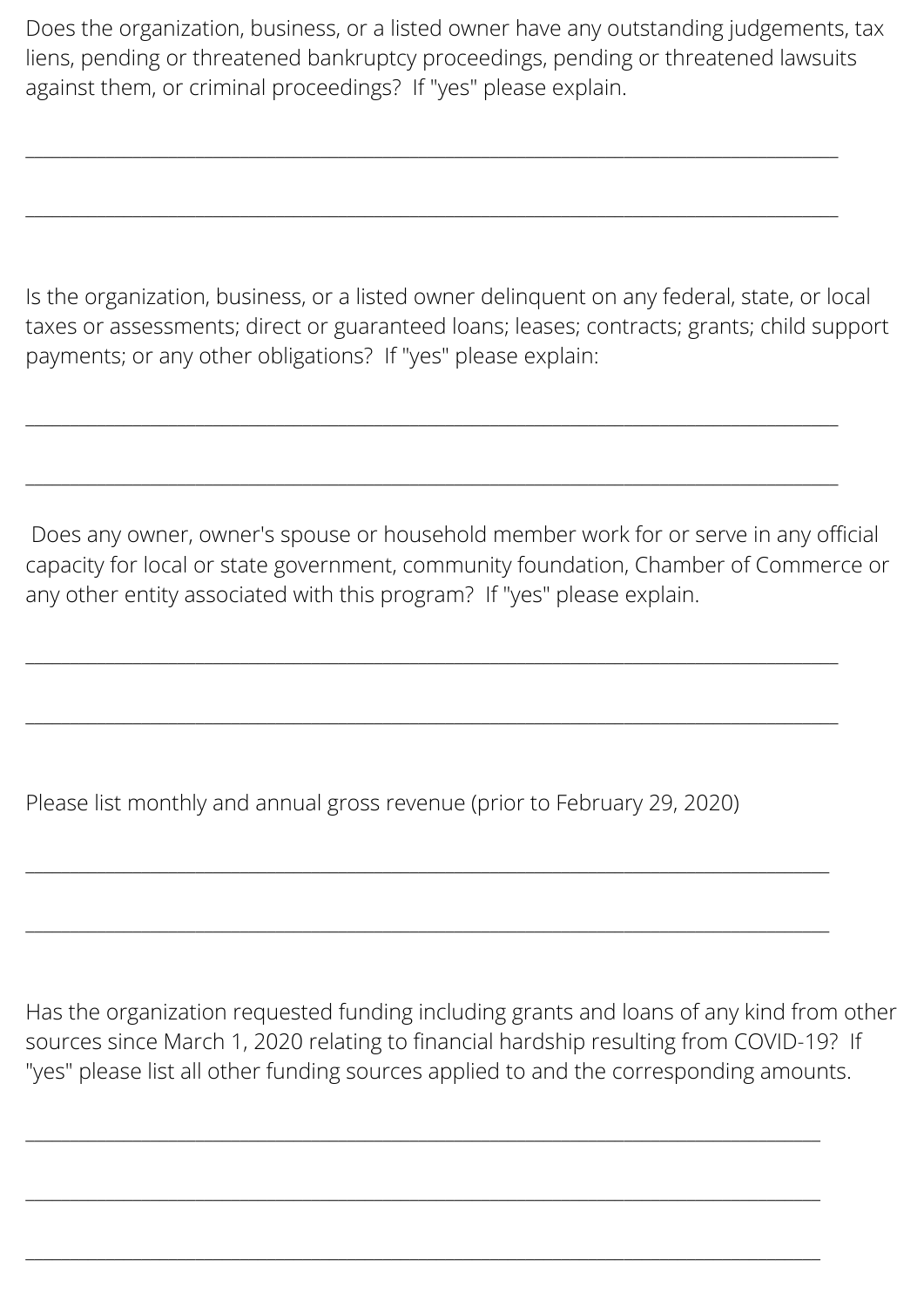Total amount requested as part of this application.

\*It is our hope to assist as many of our local small businesses as possible. We understand that this award amount (if granted) will not meet all of your needs. We are attempting to balance the needs of each individual business with the resources currently available in the SBRF fund. We are continuing to do fundraising efforts to increase the amount

 $\_$  , and the set of the set of the set of the set of the set of the set of the set of the set of the set of the set of the set of the set of the set of the set of the set of the set of the set of the set of the set of th

of funding available for each business. At this point in time, we are asking for each applicant to only request an amount that will bridge the gap between now and when another funding source provides assistance for your business (e.g. SBA Economic Injury Disaster Loan, Paycheck Protection Program, Employee Retention Credit, etc.) These requests should be at \$2,500 or less. We encourage all businesses to take advantage of all programs for which they qualify.

Total amount requested from all funding sources.

Describes how the funds requested from the Small Business Assistance Initiative will be used.

\_\_\_\_\_\_\_\_\_\_\_\_\_\_\_\_\_\_\_\_\_\_\_\_\_\_\_\_\_\_\_\_\_\_\_\_\_\_\_\_\_\_\_\_\_\_\_\_\_\_\_\_\_\_\_\_\_\_\_\_\_\_\_\_\_\_\_\_\_\_\_\_\_\_\_\_\_\_\_\_\_\_\_\_\_\_\_\_\_\_\_

 $\_$  , and the set of the set of the set of the set of the set of the set of the set of the set of the set of the set of the set of the set of the set of the set of the set of the set of the set of the set of the set of th

 $\_$  , and the set of the set of the set of the set of the set of the set of the set of the set of the set of the set of the set of the set of the set of the set of the set of the set of the set of the set of the set of th

 $\_$  ,  $\_$  ,  $\_$  ,  $\_$  ,  $\_$  ,  $\_$  ,  $\_$  ,  $\_$  ,  $\_$  ,  $\_$  ,  $\_$  ,  $\_$  ,  $\_$  ,  $\_$  ,  $\_$  ,  $\_$  ,  $\_$  ,  $\_$  ,  $\_$  ,  $\_$  ,  $\_$  ,  $\_$  ,  $\_$  ,  $\_$  ,  $\_$  ,  $\_$  ,  $\_$  ,  $\_$  ,  $\_$  ,  $\_$  ,  $\_$  ,  $\_$  ,  $\_$  ,  $\_$  ,  $\_$  ,  $\_$  ,  $\_$  ,

\_\_\_\_\_\_\_\_\_\_\_\_\_\_\_\_\_\_\_\_\_\_\_\_\_\_\_\_\_\_\_\_\_\_\_\_\_\_\_\_\_\_\_\_\_\_\_\_\_\_\_\_\_\_\_\_\_\_\_\_\_\_\_\_\_\_\_\_\_\_\_\_\_\_\_\_\_\_\_\_\_\_\_\_\_\_\_\_\_\_\_

\*Please be specific, including dollar amounts and timelines. It is important to note that almost all small businesses have been impacted substantially by the COVID-19 virus. These impacts having included a significant loss of revenue. THIS FUND IS NOT INTENDED TO REPLACE LOST REVENUE. It is intended to assist companies in covering a portion of the business' expenses while they are applying for additional relief from the Small Business Administration (SBA) and elsewhere. See below for specific programs.

How many weeks or months will the funds requested from the Small Business Assistance Initiative sustain the business if the current conditions continue? (Please be specific and include timelines)

 $\_$  . The contribution of the contribution of the contribution of the contribution of the contribution of the contribution of the contribution of the contribution of the contribution of the contribution of the contributio

 $\_$  , and the contribution of the contribution of the contribution of the contribution of  $\mathcal{L}_\mathbf{u}$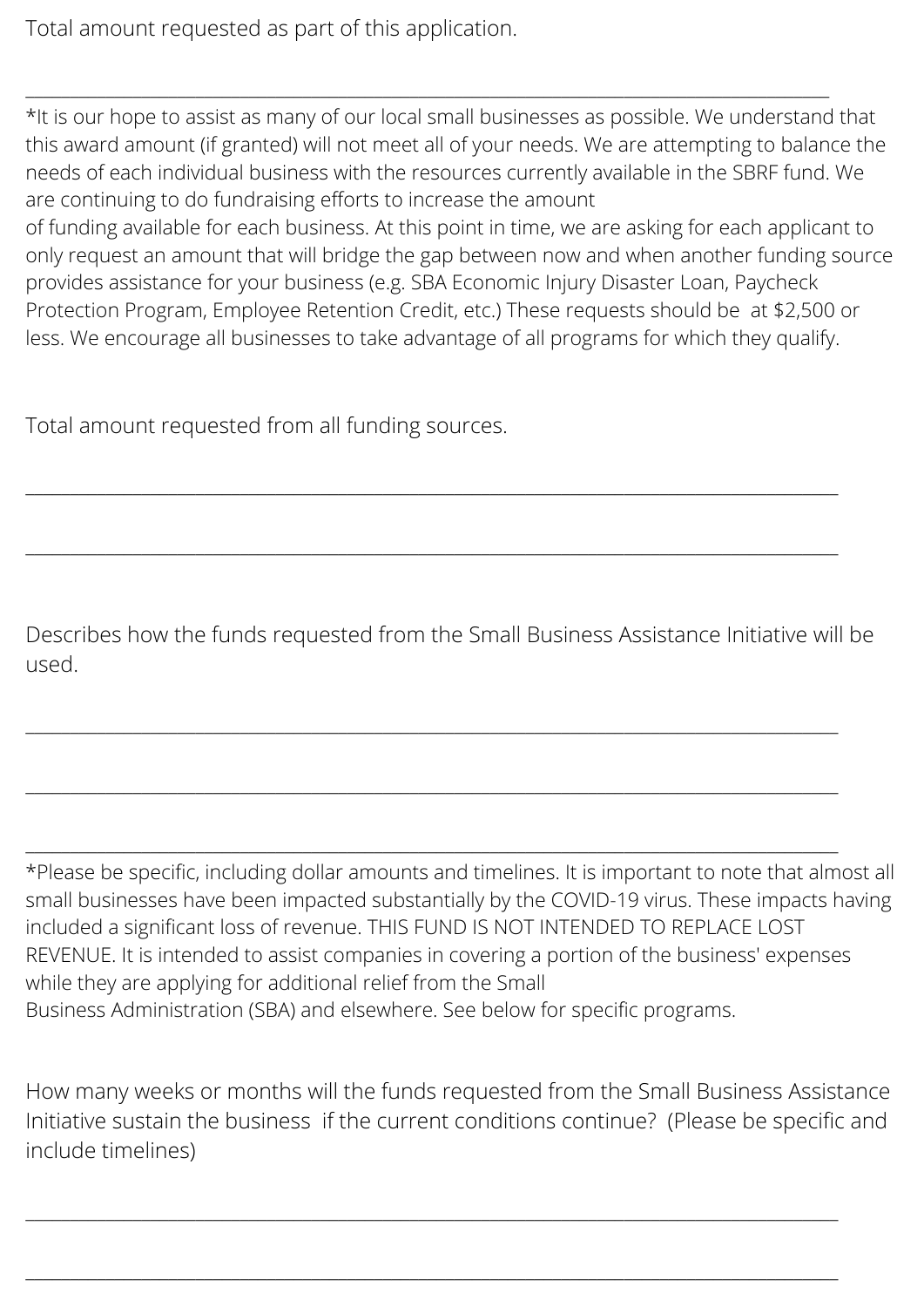Please include any additional information that you believe should be considered as part of this application that was not specifically addressed in a previous question.

\_\_\_\_\_\_\_\_\_\_\_\_\_\_\_\_\_\_\_\_\_\_\_\_\_\_\_\_\_\_\_\_\_\_\_\_\_\_\_\_\_\_\_\_\_\_\_\_\_\_\_\_\_\_\_\_\_\_\_\_\_\_\_\_\_\_\_\_\_\_\_\_\_\_\_\_\_\_\_\_\_\_\_\_\_\_\_\_\_\_

\_\_\_\_\_\_\_\_\_\_\_\_\_\_\_\_\_\_\_\_\_\_\_\_\_\_\_\_\_\_\_\_\_\_\_\_\_\_\_\_\_\_\_\_\_\_\_\_\_\_\_\_\_\_\_\_\_\_\_\_\_\_\_\_\_\_\_\_\_\_\_\_\_\_\_\_\_\_\_\_\_\_\_\_\_\_\_\_\_\_

## Are you aware of the Paycheck Protection Program (PPP)?

The Small Business Administration (SBA) Paycheck Protection Program (PPP) is available for small businesses. This program is designed to provide 100% federally guaranteed loans to small businesses who maintain their payroll during this emergency. These loans may be forgiven if borrowers maintain their payrolls during the crisis or restore their payrolls afterward. To access PPP funding, you must go through an approved SBA Lender. We recommend that you start with your existing banking relationship to determine if they are an approved lender for this program. If they are not, you can find an approved SBA Lender by visiting https://www.sba.gov/paycheckprotection/find.

YES NO

Did you apply for PPP? Did you receive PPP funding?

Are you aware of the U.S. Small Business Administration (SBA) - Economic Injury Disaster Loan (EIDL)?

 $\_$  , and the set of the set of the set of the set of the set of the set of the set of the set of the set of the set of the set of the set of the set of the set of the set of the set of the set of the set of the set of th

\*The Economic Injury Disaster Loan (EIDL) can provide up to \$2 million of financial assistance to small businesses. This is a low-interest federal disaster loan for working capital to assist small businesses suffering substantial economic injury as a result of the Coronavirus (COVID-19). Included in this program is a loan advance of up to \$10,000 in funding. This loan advance will provide immediate economic relief to businesses that are experiencing a temporary loss of revenue. Funds will be made available within three days of successfully completing the EIDL application (https://covid19relief.sba.gov/). This loan advance will not have to be repaid. We have a webinar about the EIDL program on The Chamber's COVID-19 website (https://tuscaloosachamber.com/COVID-19-resources/).

YES NO

Did you apply for EIDL Funding? Did you receive EIDL funding?

Are you aware of the Employee Retention Credit?

The Employee Retention Credit is a fully refundable tax credit for employers equal to 50 percent of qualified wages (including allocable qualified health plan expenses) that Eligible Employers pay their employees.

 $\_$  , and the set of the set of the set of the set of the set of the set of the set of the set of the set of the set of the set of the set of the set of the set of the set of the set of the set of the set of the set of th